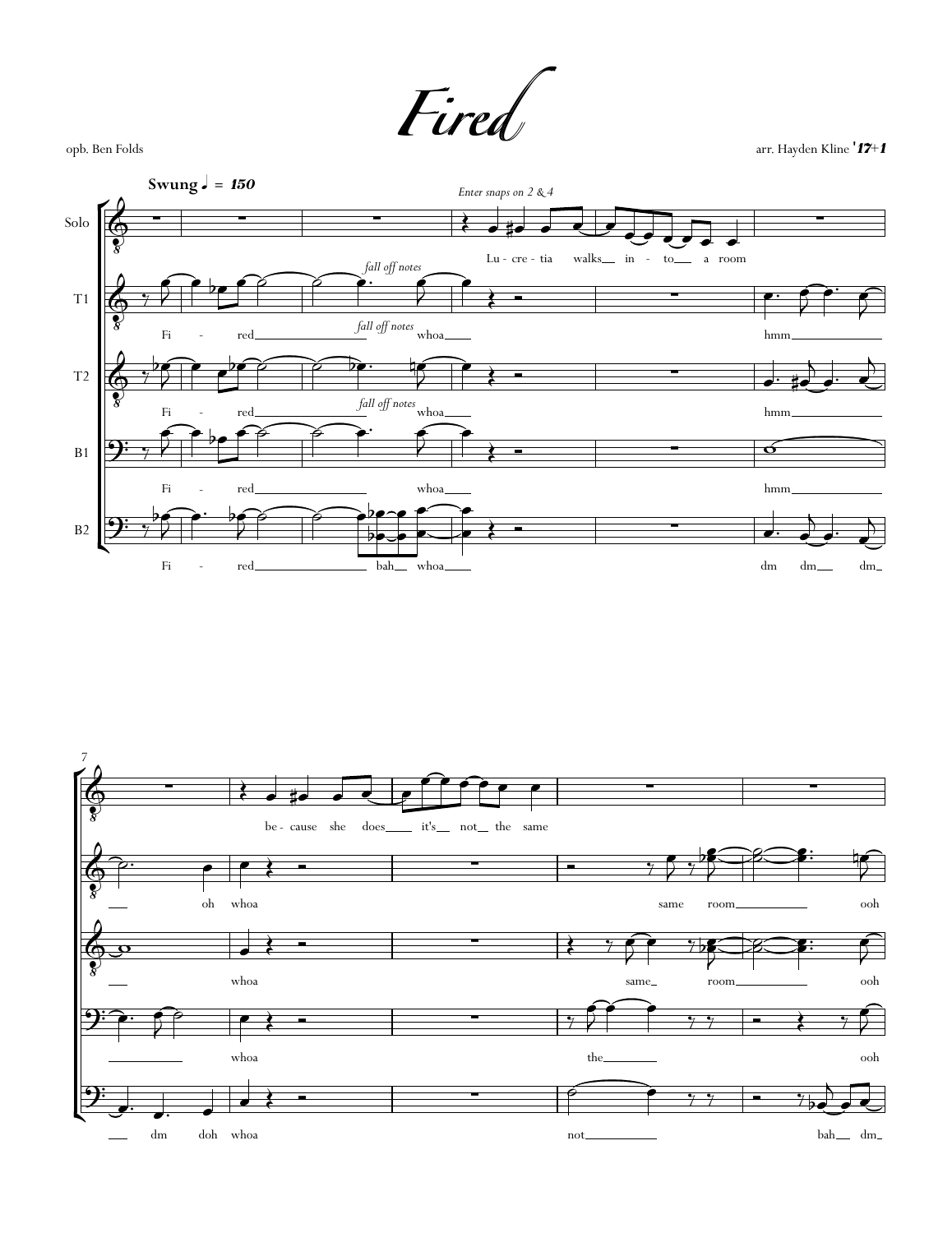![](_page_1_Figure_0.jpeg)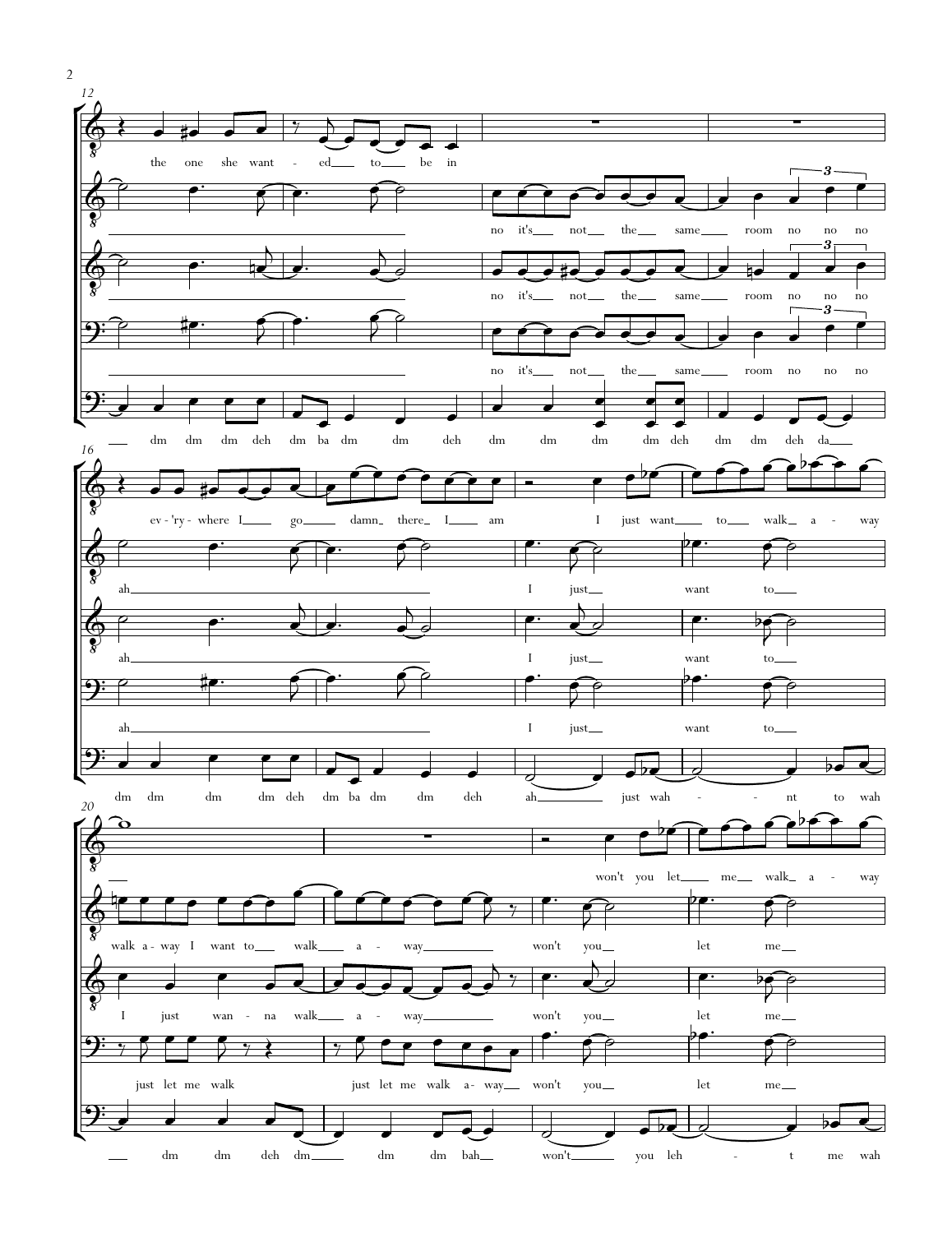![](_page_2_Figure_0.jpeg)

dm ba dm dm deh dm dm dm dm deh dm dm deh da dm dm dm dm deh dm ba dm dm deh œ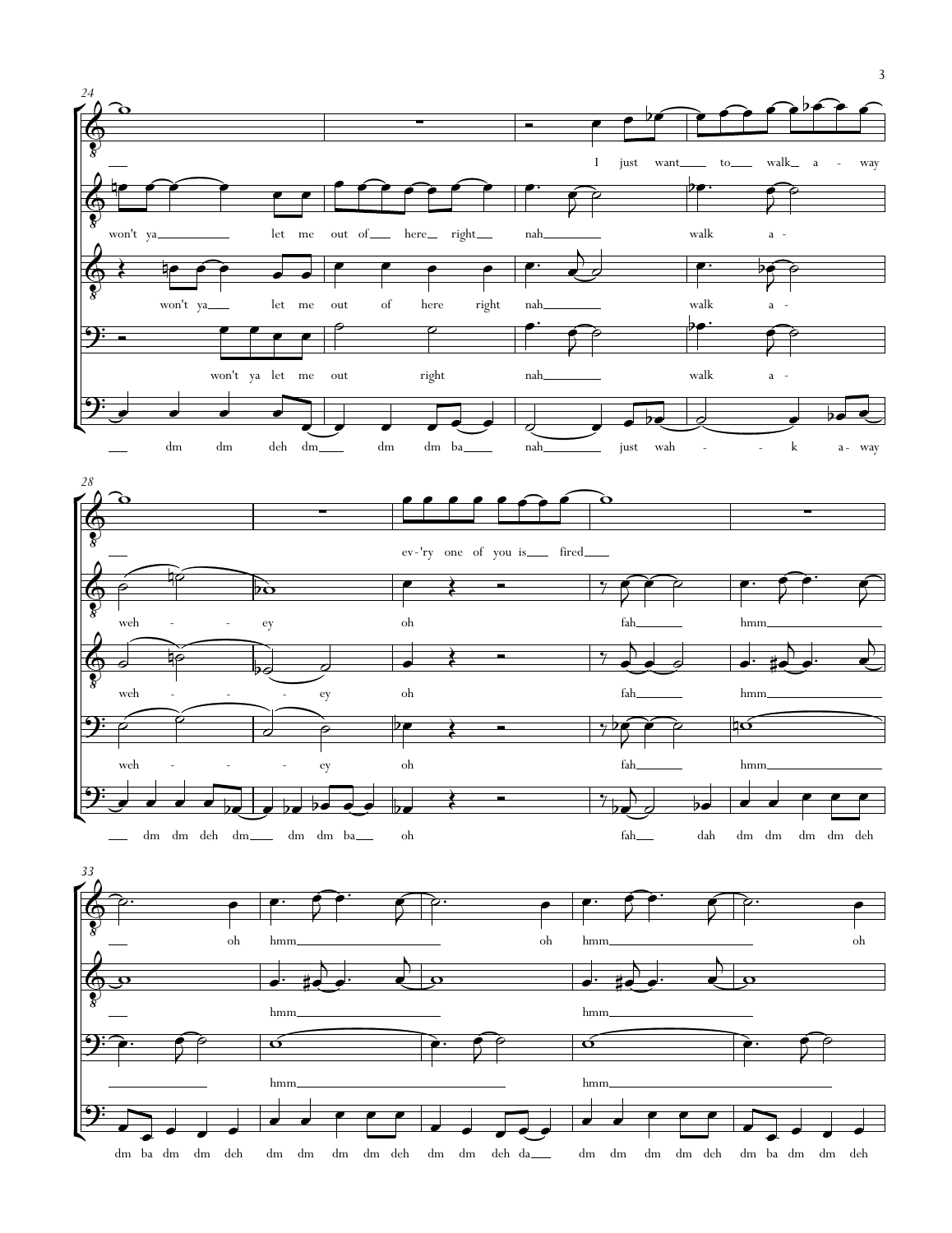![](_page_3_Figure_0.jpeg)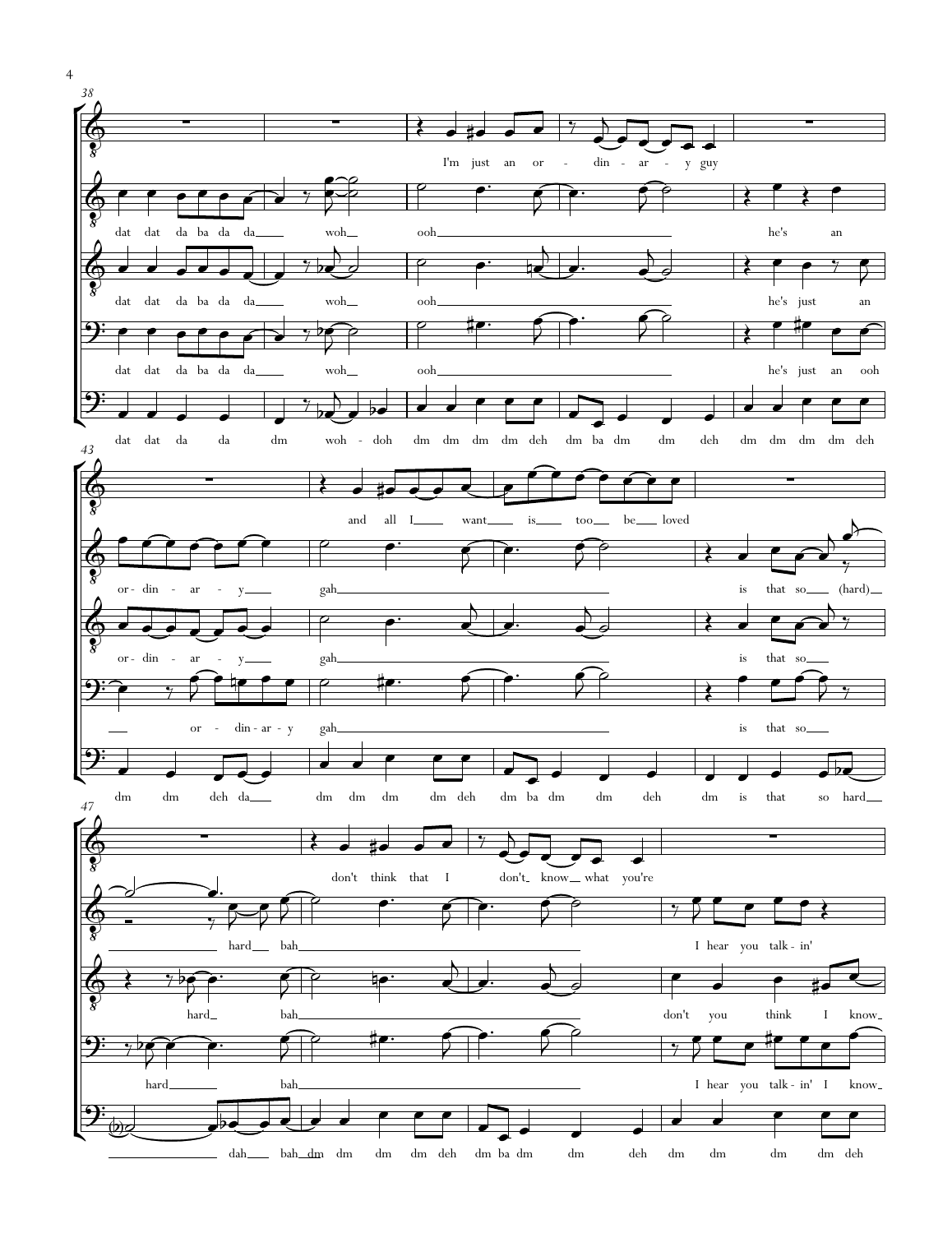![](_page_4_Figure_0.jpeg)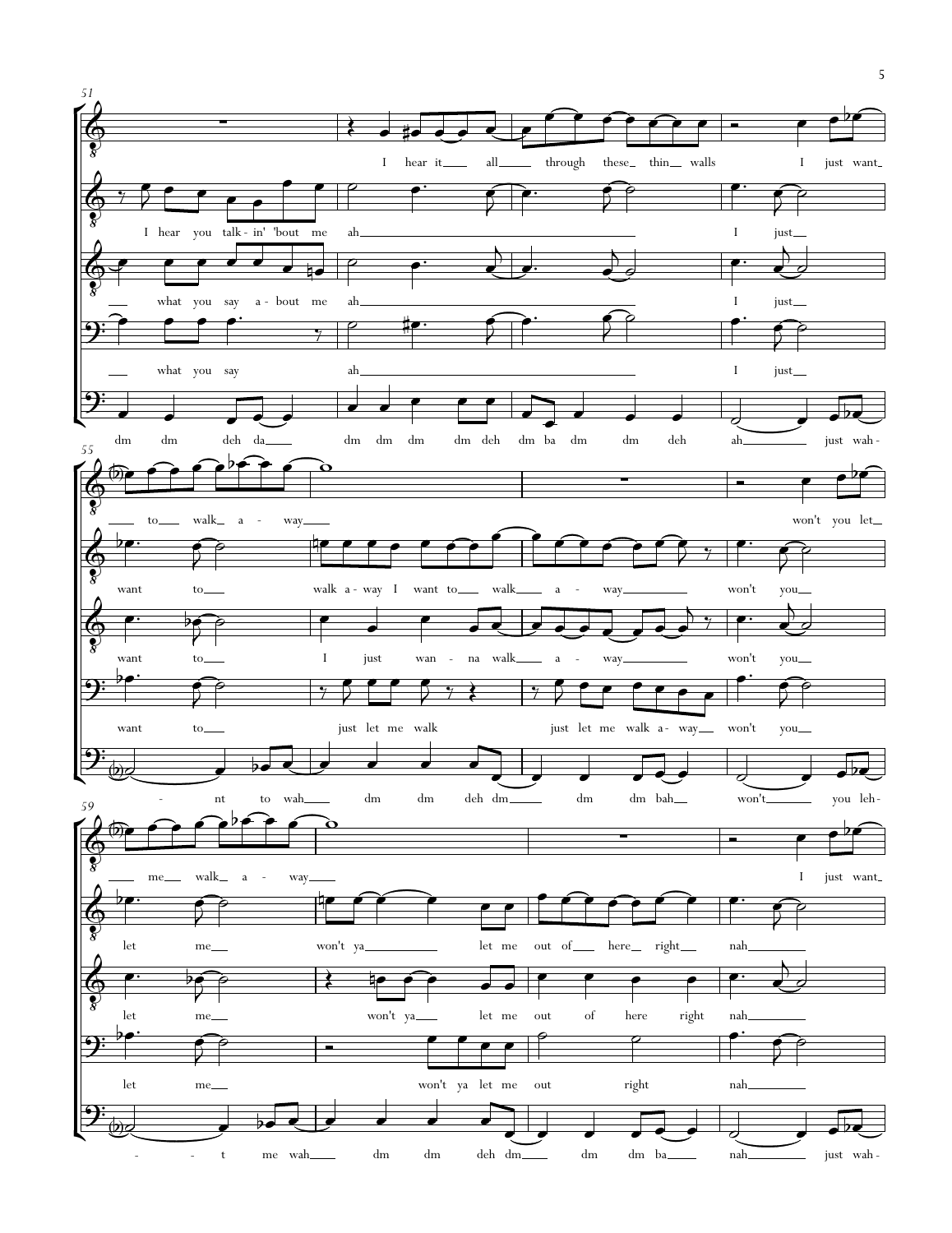![](_page_5_Figure_0.jpeg)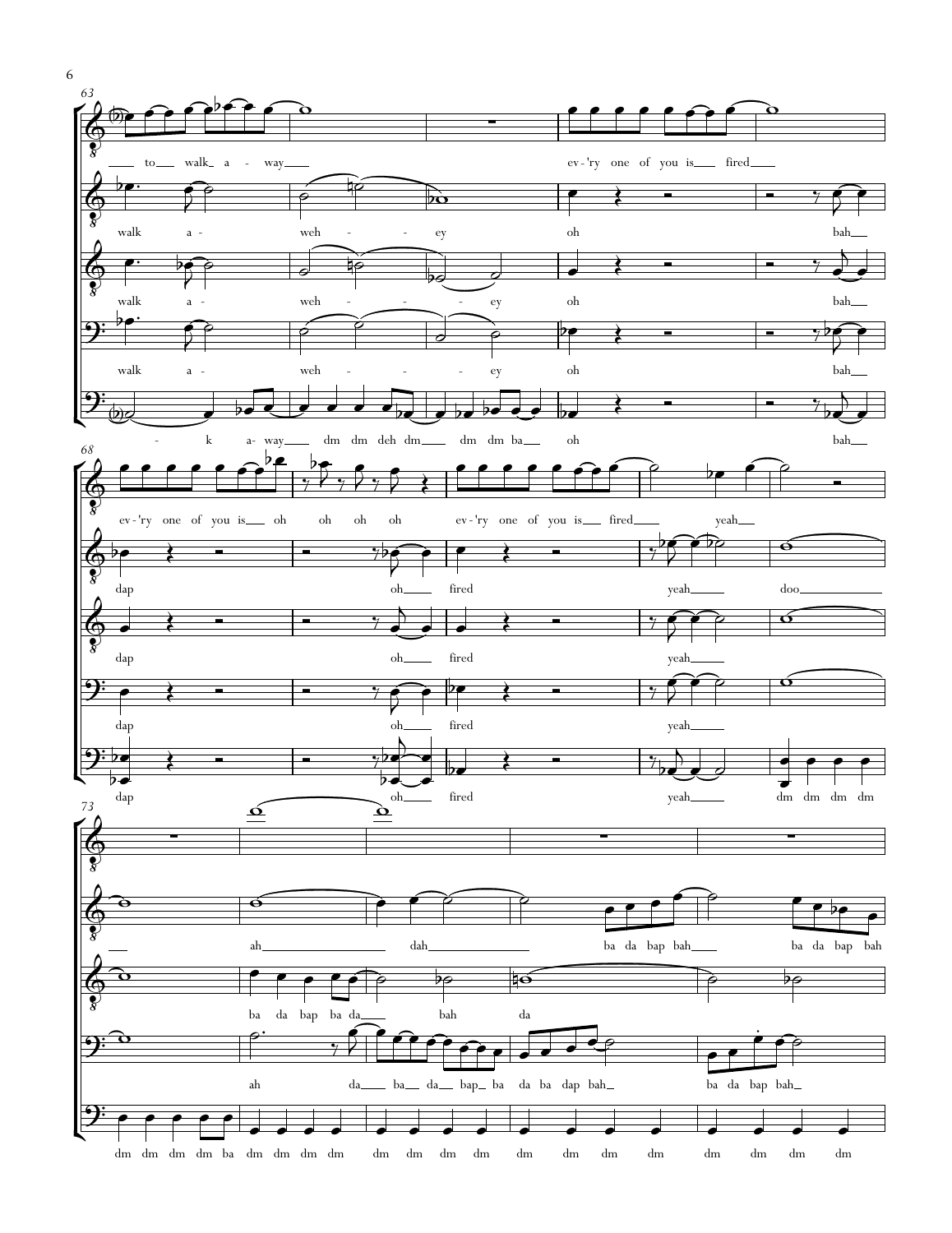![](_page_6_Figure_0.jpeg)

![](_page_6_Figure_1.jpeg)

![](_page_6_Figure_2.jpeg)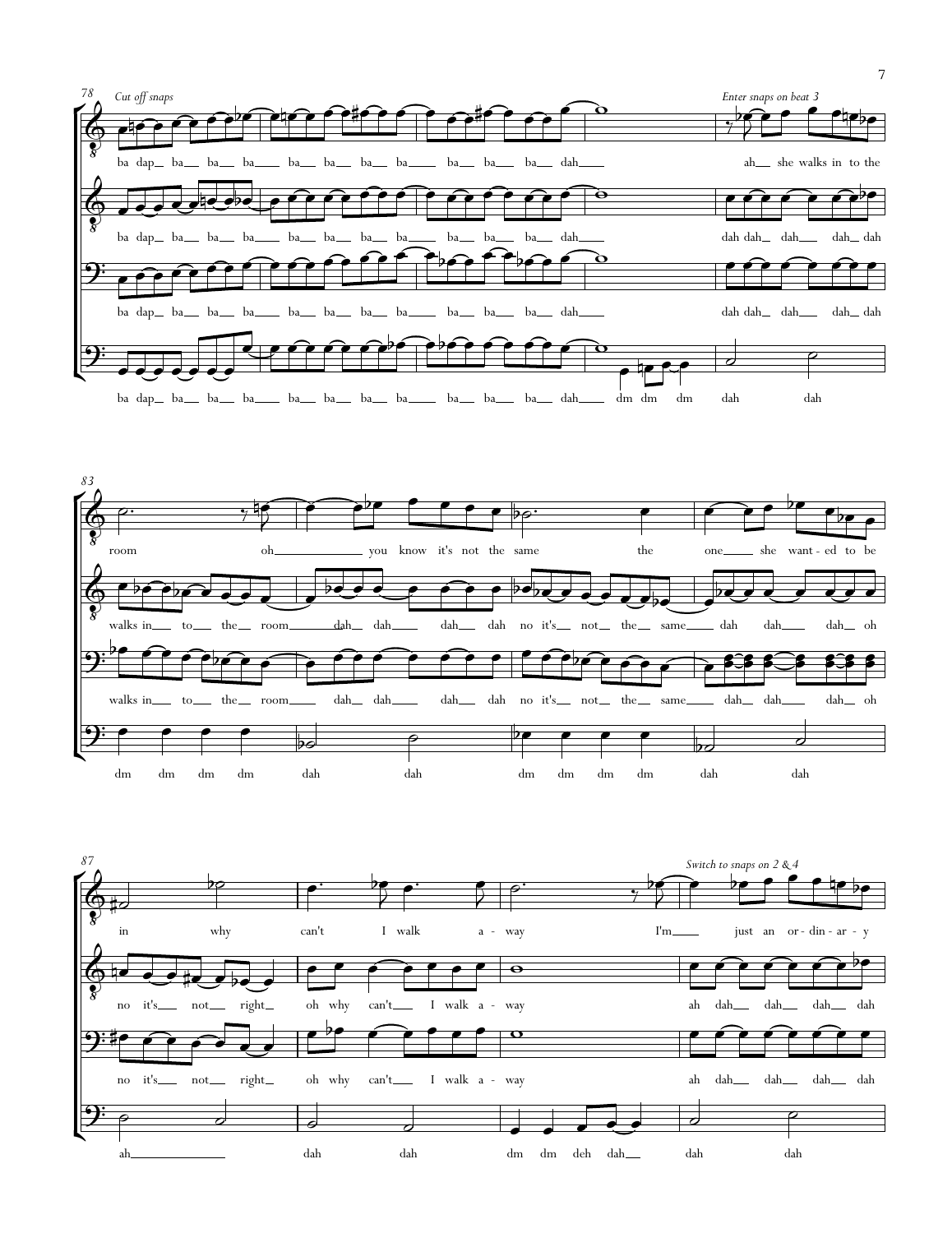![](_page_7_Figure_0.jpeg)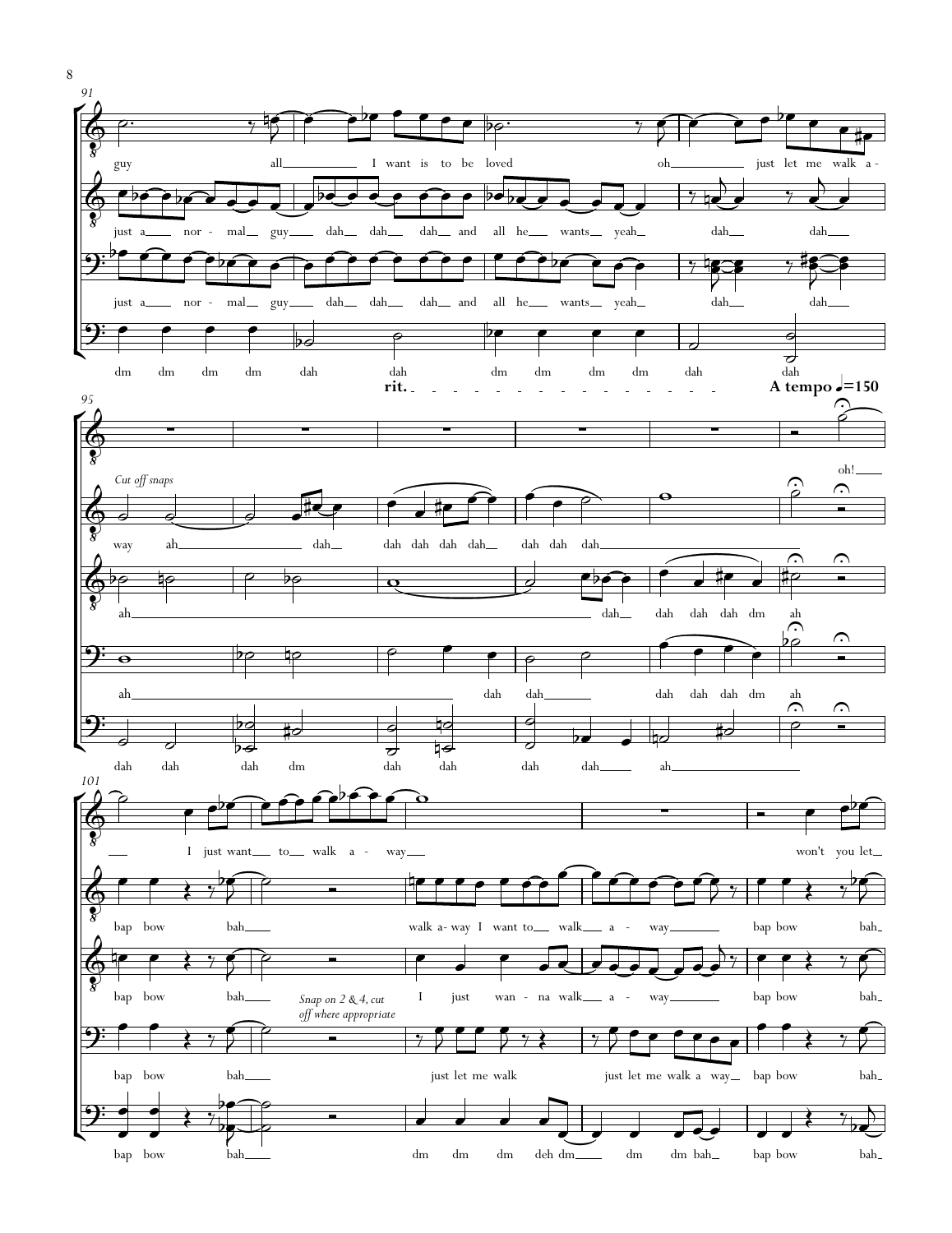![](_page_8_Figure_0.jpeg)

![](_page_8_Figure_1.jpeg)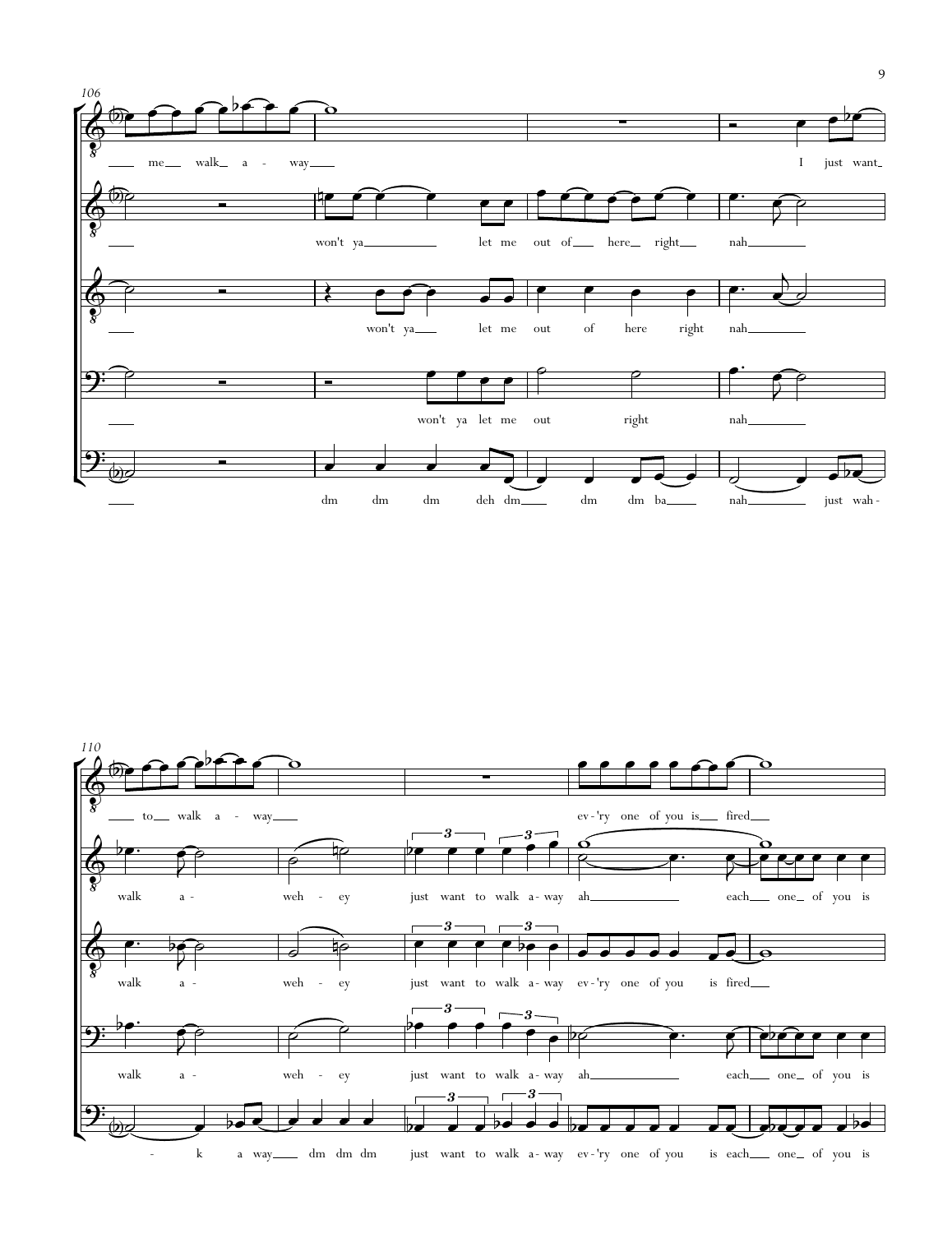![](_page_9_Figure_0.jpeg)